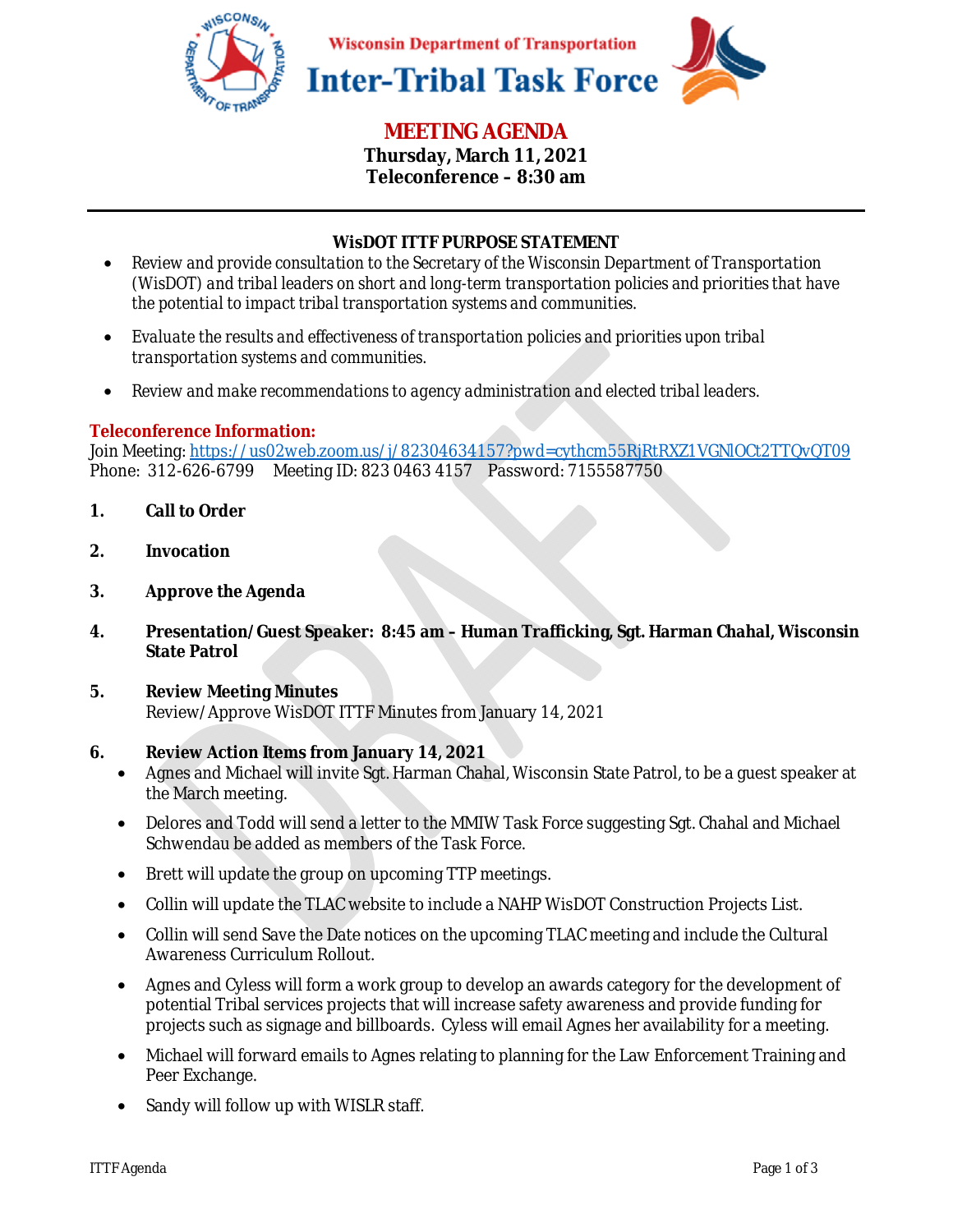

## **January 14th Action Items (continued):**

- Michael will follow up on Delores's request for additional State Police presence in the northern regions.
- Sandy will follow up with Aaron on Delores's request for Hwy 35 to have a No Passing status.
- Michael will submit another request to Colonel Fish regarding enhanced law enforcement.
- WisDOT Liaisons will share their contacts in transportation and environmental with Stacie.
- ITTF Members will forward suggestions for guest speakers at future ITTF meetings to Agnes and Sandy.
- Michael will forward the information for the virtual highway safety conference to be held in March, and Agnes will forward the information to ITTF Members.
- Daniel will send the links to Agnes for the automated vehicle comprehensive plan and the Manual on Uniform Traffic Control Devices (MUTCD), as both are accepting public comments and the MUTCD may relate to dual language signs. Agnes will forward the links to ITTF Members.

#### **7. Chair Report**

• Comments from the ITTF on recommended changes to the ITTF Bylaws

#### **8. Standing Reports**

- **State Tribal Affairs Program Report Sandy Stankevich, Manager**  General Updates
	- Update on Cultural Awareness Training to the WisDOT Board of Directors on February 18, 2021
	- Remaining Cultural Awareness Training to WisDOT staff is scheduled for March 22 and March 23, March 29 and April 1and May 25 and May 27, 2021
- **ITTF Coordinator Report Agnes Fleming, ITTF Coordinator** 
	- Update on current year Scope of Work
	- Updating the ITTF Bylaws Members include Brett Blackdeer, Crystal Chapman-Chevalier,
	- Cyless Peterson, Sandy Stankevich and Delores Staples
	- Update on Stacey Schreiber request (See Attached)

## • **Tribal Labor Advisory Committee (TLAC) – TLAC Coordinator**

- Update on the Cultural Awareness Curriculum
- Website posting of future WisDOT projects that include NAHP
- **Tribal Historic Preservation Officers (THPO) Stacie Cutbank, THPO Coordinator** 
	- THPO Annual Work Plan
	- Update on upcoming training opportunities
	- Update on Annual Listening Session